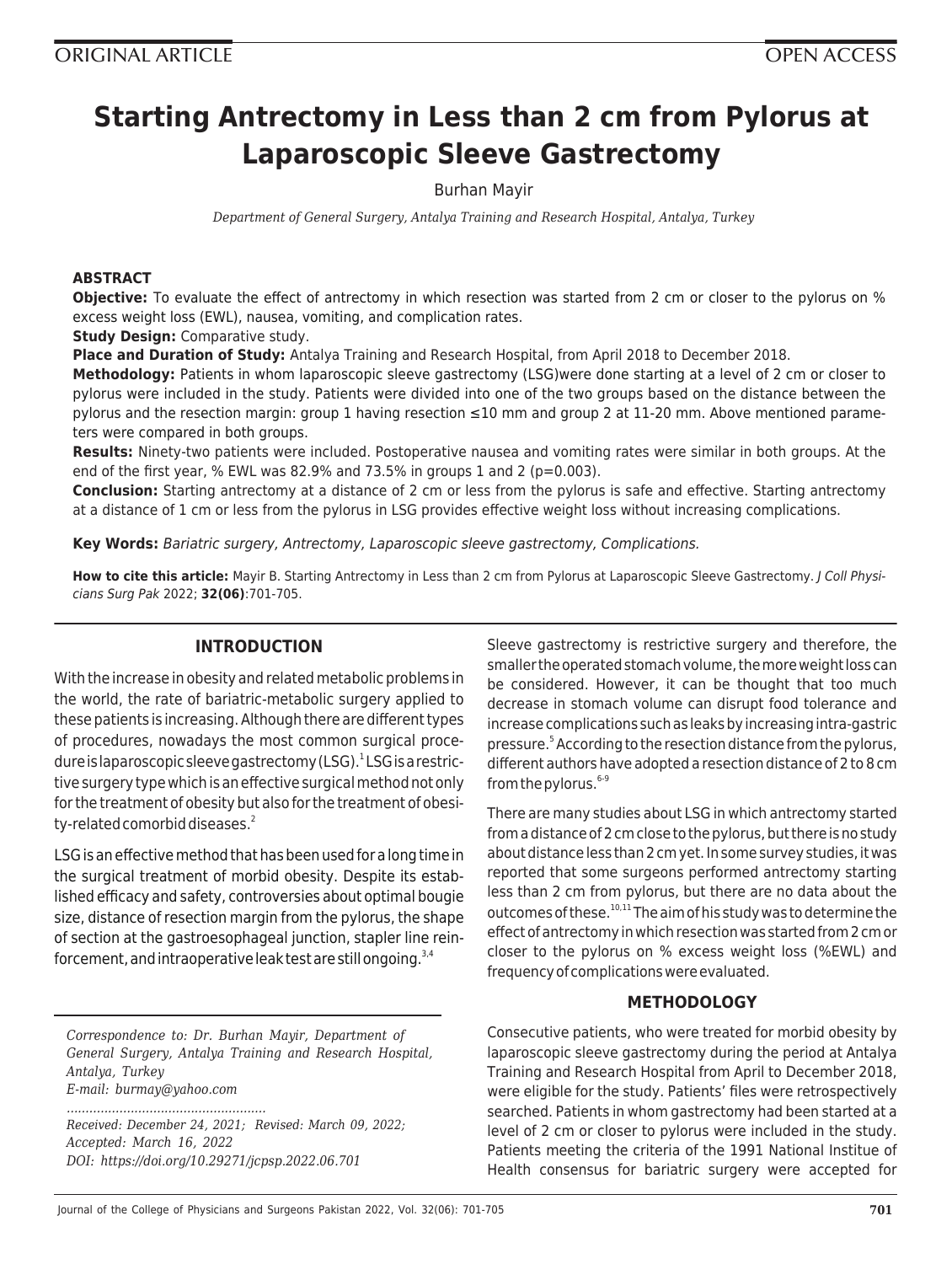surgery, these criterias were a body mass index (BMI) higher than 40 Kg/m<sup>2</sup> or BMI of 35–40 Kg/m<sup>2</sup> with a major comorbid disease (type 2 diabetes, hypertension, dyslipidemia, obstructive sleep apnea). Patients who have gastroesophageal reflux or hiatal hernia detected in an endoscopic examination, patients undergoing additional surgical interventions with bariatric surgery, patients undergoing re-sleeve gastrectomy, and patients who did not admit for follow-up controls regularly for one year were excluded. Ethics Committee approval was obtained for the study.

Patients were divided into two groups based on the distance between the pylorus and the resection margin: group 1 had the resection started at a level less than or equal to 10 mm and group 2 longer than 10 mm from the pylorus. All patients were evaluated by taking history and clinical examination and laboratory investigations including basic preoperative investigations, thyroid, and suprarenal hormonal tests. Preoperative evaluation of the stomach with endoscopy was applied to rule out the presence of hiatal hernia or intrinsic lesions of the stomach or duodenum by the surgeon. Low molecular weight heparin was routinely administered subcutaneously 12 hours before the operation.

All patients underwent sleeve gastrectomy by the same general surgeon experienced in bariatric-metabolic surgery. The operations were performed under general anaesthesia. The patient was placed in a supine position and in reverse Trendelenburg with splitting legs. Five ports were placed into the abdominal cavity. Pneumoperitoneum was achieved with carbondioxide with a pressure of 13 mmHg. Dissection started with the opening of the greater curvature using a 5 mm vessel sealing device. The dissection then continued towards the gastroesophageal junction. Afterward greater curvature is dissected until the pylorus. After insertion of 38 French gastric calibration tubes into the stomach, the gastric division was started from a point as much as possible in proximity to pylorus using a 60-mm endo-stapler, and resection was completed (Figure 1). The transected stomach was then removed through the 12-mm left midclavicular port. The distance between the first stapler line and pylorus was measured with a marked grasper and recorded. Stapler line reinforcement was not used in any patient. A drain was placed next to the stapler line routinely.

All patients were mobilised 6-8 hours after surgery. All patients were started a clear liquid diet at the first postoperative day. The drain was withdrawn at postoperative 5 to 7 days. Low molecular weight heparin was applied to the patients during hospitalisation and for another 10 days after discharge.

Patients were called for follow-up at the postoperative  $1<sup>st</sup>$ ,  $3<sup>rd</sup>$ ,  $6<sup>th</sup>$ , and  $12<sup>th</sup>$  months. At follow-up, weights were measured, and gastrointestinal complaints of patients such as nausea and vomiting were questioned and recorded. The %EWL was defined as lost weight / (preoperative weight–ideal body weight).



**Figure 1: View of pylorus and stapler line. The gray area shows the location of the pylorus.**

Preoperative data included age, gender, initial height, weight, initial BMI, operative data included duration of operation, intraoperative complications, length of hospitalisation, and postoperative follow-up data were recorded retrospectively from the patient files.

The primary outcome of the study was % EWL and the presence of nausea and vomiting. Secondary outcomes were duration of operation, length of postoperative hospitalisation period, mortality rate, reexploration rate, BMI, and presence of postoperative complications including gastric leakage, haemorrhage.

All obtained data were analysed via the statistical package for social science (SPSS version 22 (IBM Corporation, Chicago, IL) software program. Categorical varaibles were expressed as n (%). Comparisons of categorical variables between groups were conducted using the Pearson's chi-square test. The normality of data distribution was determined by Kolmogorov-Smirnov test. Continuous variables with normal distribution were expressed as mean and SD and non-normally distributed variables were expressed as median and range. Differences between groups in normally distributed continuous variables were tested using the independent samples t-test, and the Mann-Whitney U-test was used for non-normally distributed variables. The p-value <0.05 was accepted as statistically significant.

# **RESULTS**

Ninety-two patients meeting the criteria for the study and attending the follow-up regularly for a postoperative oneyear period were included in the study. There were 44 patients in group 1 and 48 patients in group 2. The demographic characteristics of the patients are shown in Table I. All operations were completed laparoscopically.

The duration of operation in group 1 was longer than in group 2 and the length of hospitalisation was similar in both groups (p=0.02, Table II). Bleeding, leak, and any other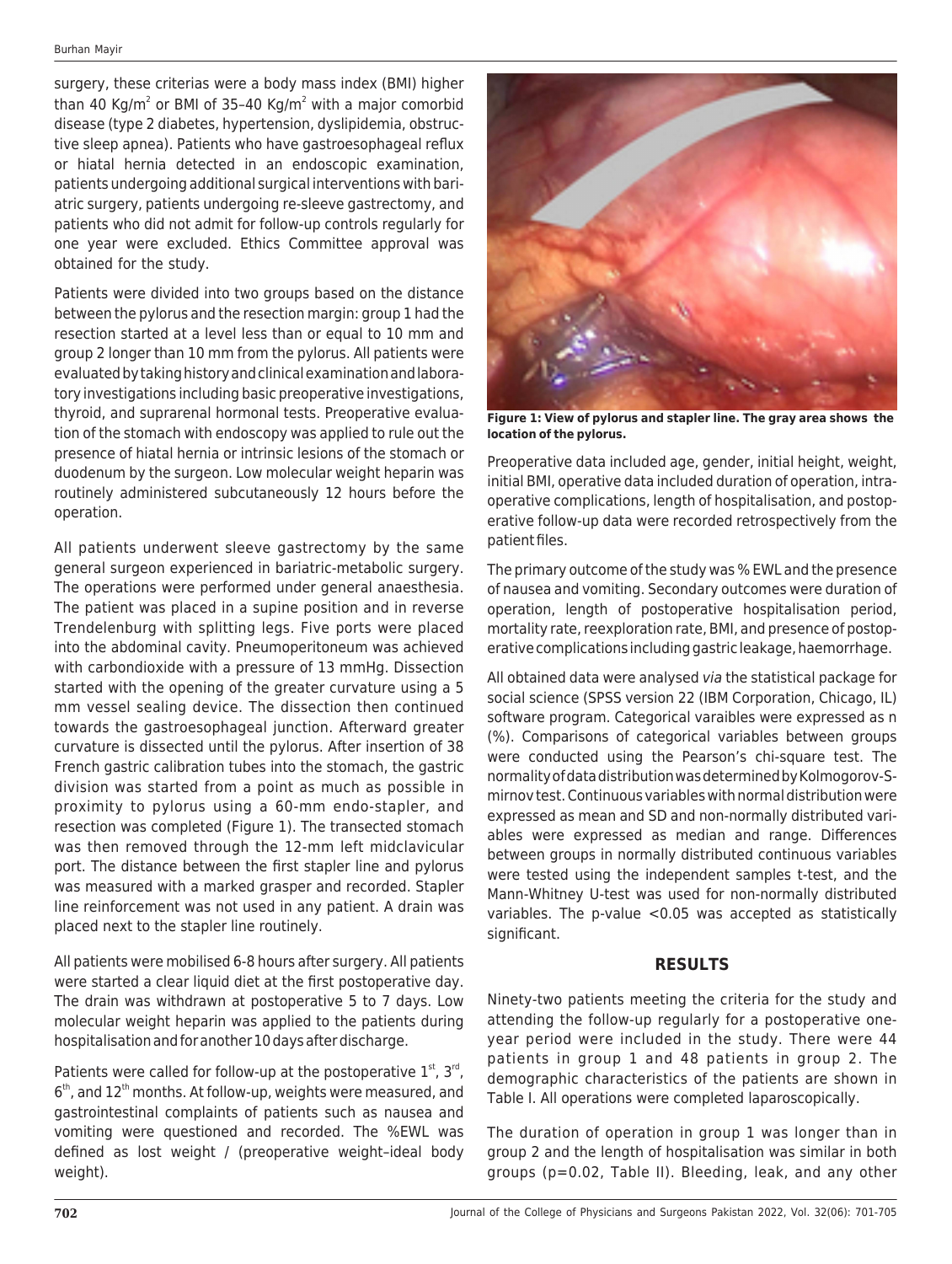complications or mortality were not observed during hospitalisation period. Re-operation was not required during the postoperative period for any of the patients. Postoperative nausea and vomiting rates were similar in both groups. Nausea and vomiting in the early postoperative period were observed in 10 (22.7%) of patients in group 1 and 11 (22.9%) of patients in group 2 (p>0.99). Nausea had been continued at 2 patients in each group for 3 months and at just one patient from the second group after 6 months. Nausea and vomiting were recovered in other patients. In group 2, one patient was re-hospitalized two months after surgery, because of nausea and vomiting leading to nutritional insufficiency. Endoscopy was performed to a patient and the pathological finding was not detected. Nausea and vomiting completely resolved at the end of the 6th month in this patient.

At the end of one year, BMI was lower in group 1, but this difference was not statistically significant (p=0.64). The %EWL in group 1 was statistically significantly greater than in group 2 (p=0.003, Table III).

**Table I: Baseline characteristics of the two studied groups.**

|                                       | Group 1          | Group 2          | р                    |
|---------------------------------------|------------------|------------------|----------------------|
| Age (year) $^A$                       | $34.7 \pm 11.1$  | $39.5 \pm 11.6$  | $0.049$ <sup>a</sup> |
| Sex (F/M) (n, %)                      | 34/10, 77.3/22.7 | 41/7, 85.4/14.6  | $0.315$ <sup>b</sup> |
| Height $(cm)^A$                       | $166.8 \pm 9.5$  | $161.1 \pm 7.1$  | $0.002$ <sup>a</sup> |
| Weight $(kq)^{B}$                     | 117 (94-216)     | 132 (87-147)     | $0.181$ <sup>c</sup> |
| BMI (Kg/m <sup>2</sup> ) <sup>B</sup> | 43 (37.3-73.9)   | 48.4 (37.7-58.9) | $0.462$ $\degree$    |

<sup>a</sup>Independent t test / <sup>b</sup>Pearson Chi Square test / ʿMann-Whitney U-test, <sup>A</sup>Data are presented as mean  $\pm$  standart deviation, <sup>8</sup>Data are presented as median (ranges).

#### **Table II: Perioperative data of the two studied groups.**

|                                                                     | Group 1     | Group 2     | р                    |
|---------------------------------------------------------------------|-------------|-------------|----------------------|
| Hospital stay (day) <sup>A</sup>                                    | $3(2-5)$    | $3(1-3)$    | $0.102$ <sup>a</sup> |
| Operation time (min) <sup>A</sup>                                   | 50 (32-113) | 44 (28-118) | $0.020$ <sup>a</sup> |
| Distance between starting point of<br>antrectomy and pylorus (mm) A | $10(5-10)$  | 20 (12-20)  | $0.001$ <sup>a</sup> |

<sup>a</sup>Mann-Whitney U test, <sup>A</sup>Data are presented as median (ranges).

**Table III: Postoperative changes in body weight, BMI, and %EWL at 1 year.**

|                                                 | Group 1         | Group 2       | P                    |
|-------------------------------------------------|-----------------|---------------|----------------------|
| Weight at 1 year (kg) $^A$                      | 68 (50-115)     | 70 (51-99)    | $0.710$ <sup>a</sup> |
| BMI at 1 year (kg/m <sup>2</sup> ) <sup>8</sup> | $25.9 + 4.6$    | $27.6 + 4$    | 0.064                |
| %EWL at 1 year <sup>8</sup>                     | $82.9 \pm 15.8$ | $73.5 + 14.2$ | 0.003 <sup>b</sup>   |

 $^{\circ}$ Mann-Whitney U test /  $^{\circ}$ Independent t test,  $^{\circ}$ Data are presented as median (ranges), <sup>B</sup>Data are presented as mean±standart deviation).

#### **DISCUSSION**

The purpose of LSG is to provide volume restriction by reducing the stomach volume as much as possible. On the other hand, short-term complications such as leak or long-term complications such as nutritional problems should be avoided. Over the

years, technical procedures in sleeve gastrectomy have been changed. Today, many studies have shown that antrectomy performed during sleeve gastrectomy increases weight  $\cos s^{3-12,13}$  There are different approaches about how far must be the distance between pylorus and antral division starting point.

In a survey study, Adil et al. showed that 73% of surgeons prefer a distance of 3–5 cm from the pylorus for the beginning of gastric transection. $^{11}$  There is no sufficient data about how this distance is determined. Since it is demonstrated in the literature that antrectomy provides more weight loss in LSG. The authors changed the surgical technique over time, considering that LSG with a more radical antrectomy than the current application will provide more effective weight loss so then the author started gastric division as close as possible to the pylorus. This study is the first to reveal the results of patients who underwent LSG in which gastric division started at a distance of 2 cm or closer to pylorus. In this study, efficient weight loss was achieved without an increase in nausea, vomiting, and other complication rates.

Some authors stated that starting antrectomy very close to the pylorus will disrupt pylorus functions, therefore, increasing complications.<sup>14</sup> However, there is not enough scientific data supporting this statement. In some studies examining gastric motility after LSG, motility changes were observed in patients who underwent antrectomy, but there were not any unfavorable effects on patient outcomes. $9,15$  In a randomised study, Abdallah et al. compared the patients in whom antral resection started at a distance of 2 cm and 6 cm from the pylorus and showed that weight loss was significantly more when antral resection starts 2 cm from the pylorus without a significant increase in the complication rate and they stated that antral resection is associated with better weight loss. $^{16}$  In this study, nausea and vomiting rates in patients in whom gastrectomy had been started at a distance of 2 cm or more close to pylorus were found to be the same as in other studies. Postoperative complications and nausea and vomiting rates were not increased in patients who have had antrectomy started at a distance of 1 cm and closer from the pylorus, however, more weight loss was observed after 12 months in these patients.

In this study, starting antrectomy at a point 1 cm or closer to pylorus provided more efficient weight loss without causing an increase in complications determined in the comparative analysis. It may be considered that the restriction provided by more gastric resection through starting gastrectomy at a distance less than 2 cm from the pylorus will not make so much difference. The %EWL difference between groups may not be related to only increased restriction. Although LSG is a restrictive surgery, it is known that its effect on weight loss is not only with restriction but also by changing stomach motility and changing the secretion of various intestinal hormones. These changes also contribute to the remission of comorbid diseases. $17,18$  Therefore, this surgery provided weight loss not only with restriction but also due to some motility changes and gut hormone changes that occur after surgery. In this study, changes in postoperative gastric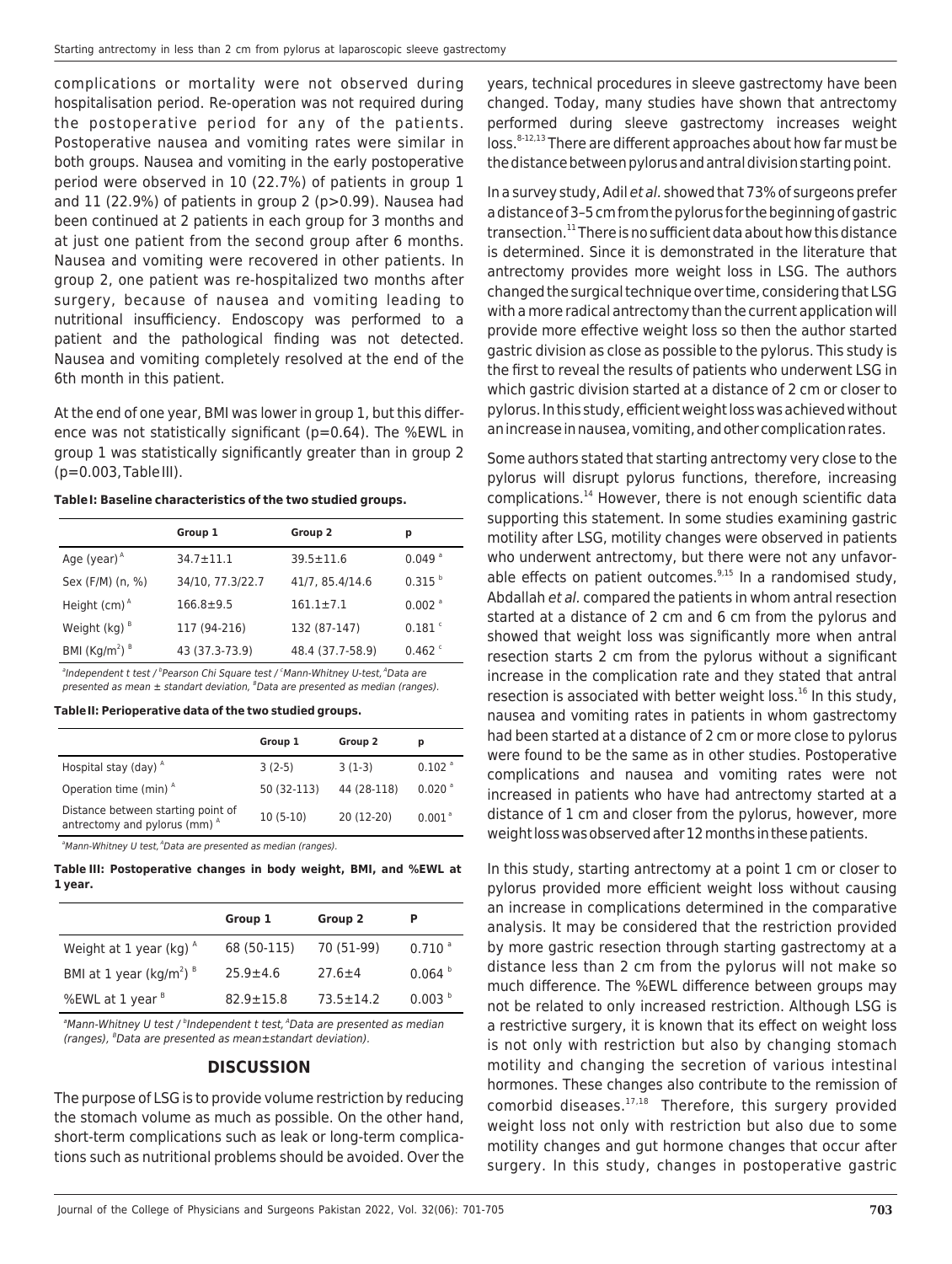motility or intestinal hormones were not studied. Further studies about these subjects will reveal physiological changes occurring after surgery in patients in whom antrectomy was started 2 cm or more closely to the pylorus.

In this study, it was observed that the ages of the patients were different in the two groups. Older patients may have different results.<sup>19</sup> Age difference may be the reason for different weight loss between groups. To overcome this limitation, randomized studies are needed.

As a surgical approach, it was aimed to start antrectomy as close as possible to pylorus, but technically this was not possible in every patient. In some patients dissection of the great curvature until the pylorus might be technically difficult. In such cases, we avoided additional dissections that would prolong the operation time and increase morbidity. The presence of previous intraabdominal surgery can make dissection more complicated near the pylorus likewise some of the patients in the study. Sometimes, even though dissection could be made up to the pylorus, resection from the aimed point could not be achieved due to trochar placement resulting inability to use the stapler efficiently. In some cases, anatomical thickening of the antral wall close to pylorus made the resection point far from pylorus because of concern about insufficient compression by stapler. For these reasons, although we always want to start antrectomy as close as possible to the pylorus, it may not be technically possible in some cases.

This study has some limitations. It has some unfavorable effects due to being a retrospective study. We did not evaluate nutritional complications, resolutions of comorbid diseases. The follow-up period is restricted to one year in this study. So it is not possible to predict whether these results will reflect long-term results or not. For this purpose, the author continue to follow up with the present patient group. Randomised controlled trials and longer-term results will better demonstrate the effectiveness of this surgical approach. This study is the first to reveal mid-term results of starting antrectomy at a distance less than 2 cm from the pylorus in LSG.

## **CONCLUSION**

Starting antrectomy at a distance of 2 cm or less from the pylorus is safe and effective. Starting antrectomy at a distance of 1 cm or less from the pylorus in LSG provides effective weight loss without increasing complications.

## **ETHICAL APPROVAL**:

Ethics committee approval was obtained for the study.

## **PATIENTS' CONSENT**:

Informed and written consents were obtained from the patients to publish the data.

## **COMPETING INTEREST**:

The authors declared no competing interest.

## **AUTHOR'S CONTRIBUTION**:

BM: Contribution to the design of the work, the acquisition, analysis / interpretation of data for the work, drafting the work, revising it critically for important intellectual content; final approval of the version to be published.

## **REFERENCES**

- 1. English WJ, DeMaria EJ, Hutter MM, Kothari SN, Mattar SG, Brethauer SA, et al. American society for metabolic and bariatric surgery 2018 estimate of metabolic and bariatric procedures performed in the United States. Surg Obes Relat Dis 2020; **16(4)**:457-63. doi: 10.1016/j.soard. 2019.12.022.
- 2. Schauer P, Bhatt D, Kirwan J. Bariatric surgery versus intensive medical therapy for diabetes. N Engl J Med 2014; **371(7)**:680-2. doi: 10.1056/NEJMc1407393.
- 3. Ferrer-Marquez M, Belda-Lozano R, Ferrer-Ayza M. Technical controversies in laparoscopic sleeve gastrectomy. Obes Surg 2012; **22(1)**:182-7. doi: 10.1007/s11695-011-0492-0.
- 4. Mayir B. Practices concerning sleeve gastrectomy in Turkey: A survey of surgeons. World J Gastrointest Surg 2021; **13(5)**:452-460. doi: 10.4240/wjgs.v13.i5.452.
- 5. Avlanmis O, Isil RG, Burcu B. Effect of resection distance from pylorus on weight loss outcomes in laparoscopic sleeve gastrectomy. Obes Surg 2019; **29(9)**:2731-8. doi: 10.1007/s11695-019-03923-3.
- 6. Hady HR, Olszewska M, Czerniawski M, Groth D, Pawluszewicz P, Diemieszczyk I, et al. Different surgical approaches in laparoscopic sleeve gastrectomy and their influence on metabolic syndrome: A retrospective study. Medicine (Baltimore) 2018; **97(4)**:e9699. doi: 10.1097/ MD.0000000000009699.
- 7. Obeidat F, Shanti H, Mismar A, Albsoul N, Al-Qudah M. The magnitude of antral resection in laparoscopic sleeve gastrectomy and its relationship to excess weight loss. Obes Surg 2015; **25(10)**:1928-32. doi: 10.1007/s11695- 015-1642-6.
- 8. Vives M, Molina A, Danús M, Rebenaque E, Blanco S, París M, et al. Analysis of gastric physiology after laparoscopic sleeve gastrectomy (LSG) with or without antral preservation in relation to metabolic response: A Randomised study. Obes Surg 2017; **27(11)**:2836-44. doi: 10.1007/s11695-017-2700-z.
- 9. Michalsky D, Dvorak P, Belacek J, Kasalicky M. Radical resection of the pyloric antrum and its effect on gastric emptying after sleeve gastrectomy. Obes Surg 2013; **23(4)**:567-73. doi: 10.1007/s11695-012-0850-6.
- 10. Lin S, Guan W, Hans P, Liang H. Status of laparoscopic sleeve gastrectomy in China: A national survey. Obes Surg 2017; **27(11)**:2968-73. doi: 10.1007/s11695-017-2727-1.
- 11. Adil MT, Aminian A, Bhasker AG, Rajan R, Corcelles R, Zerrweck C, et al. Perioperative practices concerning sleeve gastrectomy - a survey of 863 surgeons with a cumulative experience of 520,230 procedures. Obes Surg 2020; **30(2)**:483-92. doi: 10.1007/s11695-019-04195-7.
- 12. Robert M, Pasquer A, Pelascini E, Valette PJ, Gouillat C, Disse E. Impact of sleeve gastrectomy volumes on weight